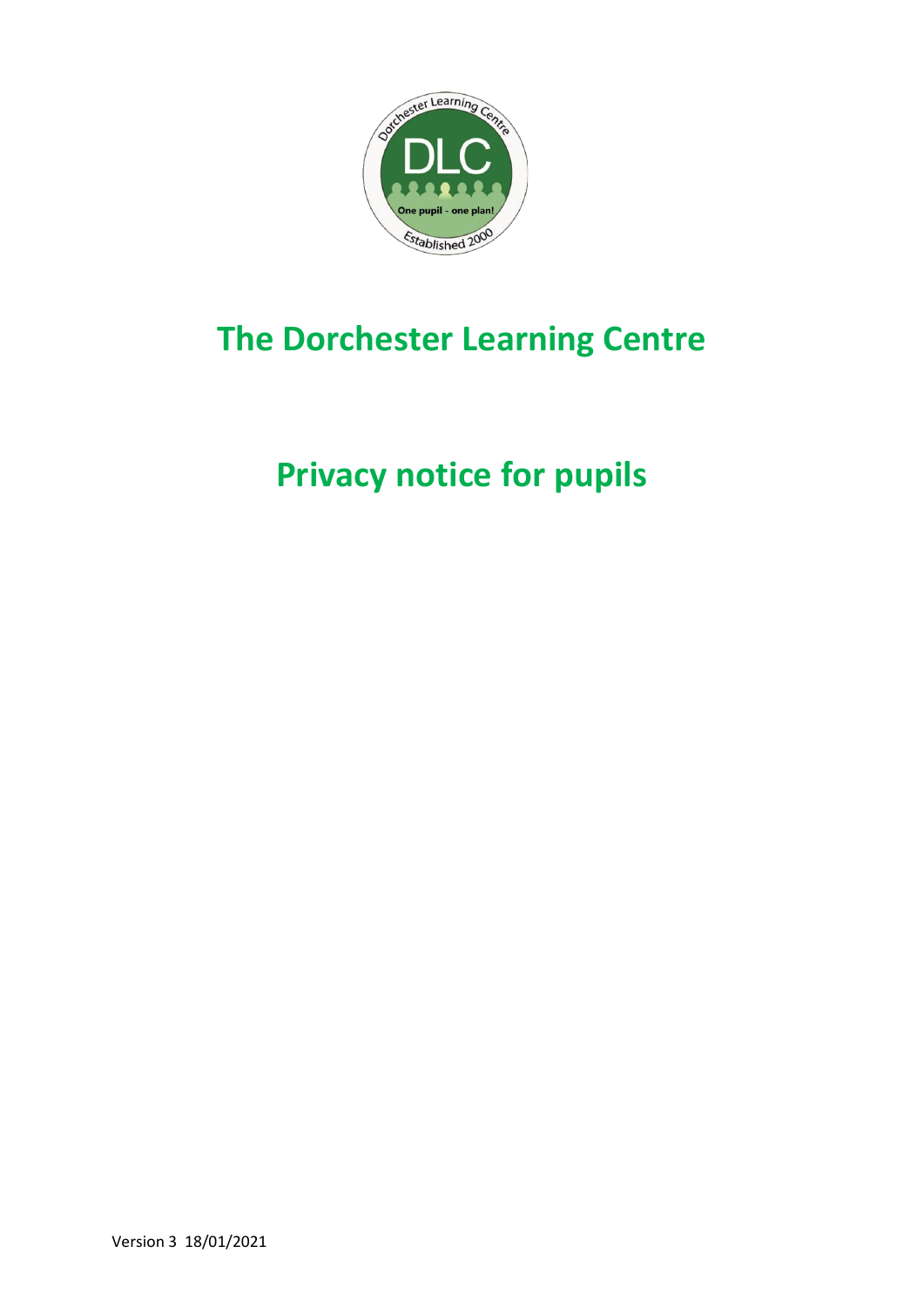# **Privacy notice for pupils**

You have a legal right to be informed about how our school uses any personal information that we hold about you. To comply with this, we provide a 'privacy notice' to you where we are processing your personal data.

This privacy notice explains how we collect, store and use personal data about you.

We, Dorchester Learning Centre, Monkton Park, Winterborne Monkton, Dorchester, Dorset DT2 9PS, are the 'data controller' for the purposes of data protection law.

Our interim privacy officer is Deborah Guyler (see 'Contact us' below).

# **The personal data we hold**

We hold some personal information about you to make sure we can help you learn and look after you at school.

For the same reasons, we get information about you from some other places too – like other schools, the local council and the government.

This information includes:

- Your contact details
- Your test results
- Your attendance records
- Your characteristics, like your ethnic background or any special educational needs
- Any medical conditions you have
- Details of any behaviour issues or exclusions
- Photographs

### **Why we use this data**

We use this data to help run the school, including to:

- Get in touch with you and your parents when we need to
- Check how you're doing in exams and work out whether you or your teachers need any extra help
- Track how well the school as a whole is performing
- Look after your wellbeing

### **Our legal basis for using this data**

We will only collect and use your information when the law allows us to. Most often, we will use your information where:

- We need to comply with the law
- We need to use it to carry out a task in the public interest (in order to provide you with an education)

Sometimes, we may also use your personal information where:

- You, or your parents/carers have given us permission to use it in a certain way
- We need to protect your interests (or someone else's interest)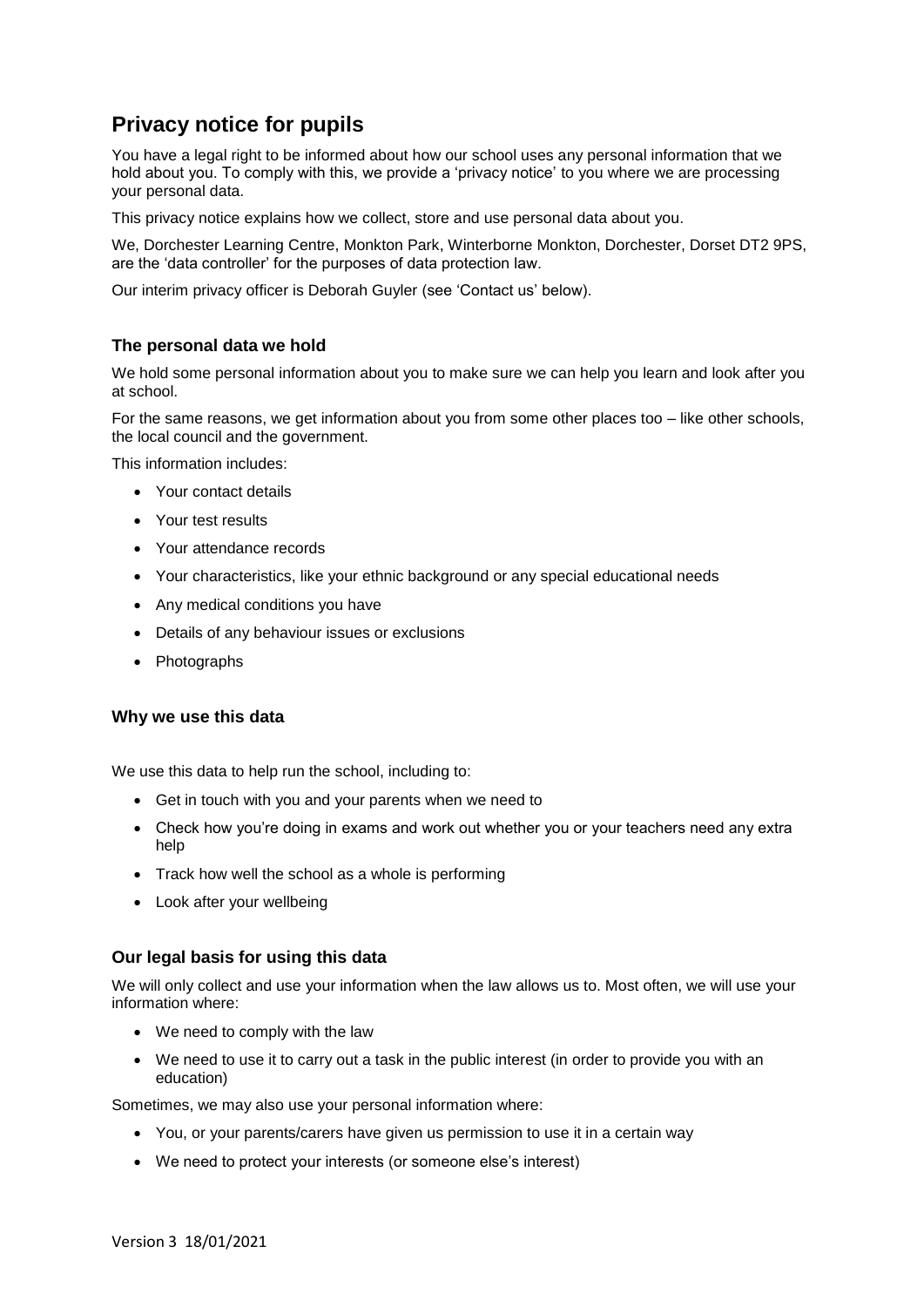Where we have got permission to use your data, you or your parents/carers may withdraw this at any time. We will make this clear when we ask for permission, and explain how to go about withdrawing consent.

Some of the reasons listed above for collecting and using your information overlap, and there may be several grounds which mean we can use your data.

## **Collecting this information**

While in most cases you, or your parents/carers, must provide the personal information we need to collect, there are some occasions when you can choose whether or not to provide the data.

We will always tell you if it's optional. If you must provide the data, we will explain what might happen if you don't.

#### **How we store this data**

We will keep personal information about you while you are a pupil at our school. We may also keep it after you have left the school, where we are required to by law.

We have a record retention schedule/records management policy which sets out how long we must keep information about pupils.

If you would like a copy of our record retention schedule/records management policy, please ask the administration team in the school office,

#### **Data sharing**

We do not share personal information about you with anyone outside the school without permission from you or your parents/carers, unless the law and our policies allow us to do so.

Where it is legally required, or necessary for another reason allowed under data protection law, we may share personal information about you with:

- Dorset Council to meet our legal obligations to share certain information with it, such as safeguarding concerns and exclusions
- The Department for Education school census
- The pupil's family and representatives
- Educators and examining bodies- to comply with exam entry legislation
- Our regulator [Ofsted]
- Suppliers and service providers to enable them to provide the service we have contracted them for. Current service providers are:
	- o Mark Warren (Harry sound studio)
	- o The Horse Course
	- o Clay Pigeon Raceway
	- o 1610 Gym
	- o Pete Thompson Karate
	- o The Studio Dance, Dorchester
	- o Andrew Simpson Sailing Academy
	- o Parkour
	- o PGL
	- o Dorchester YMCA gymnastics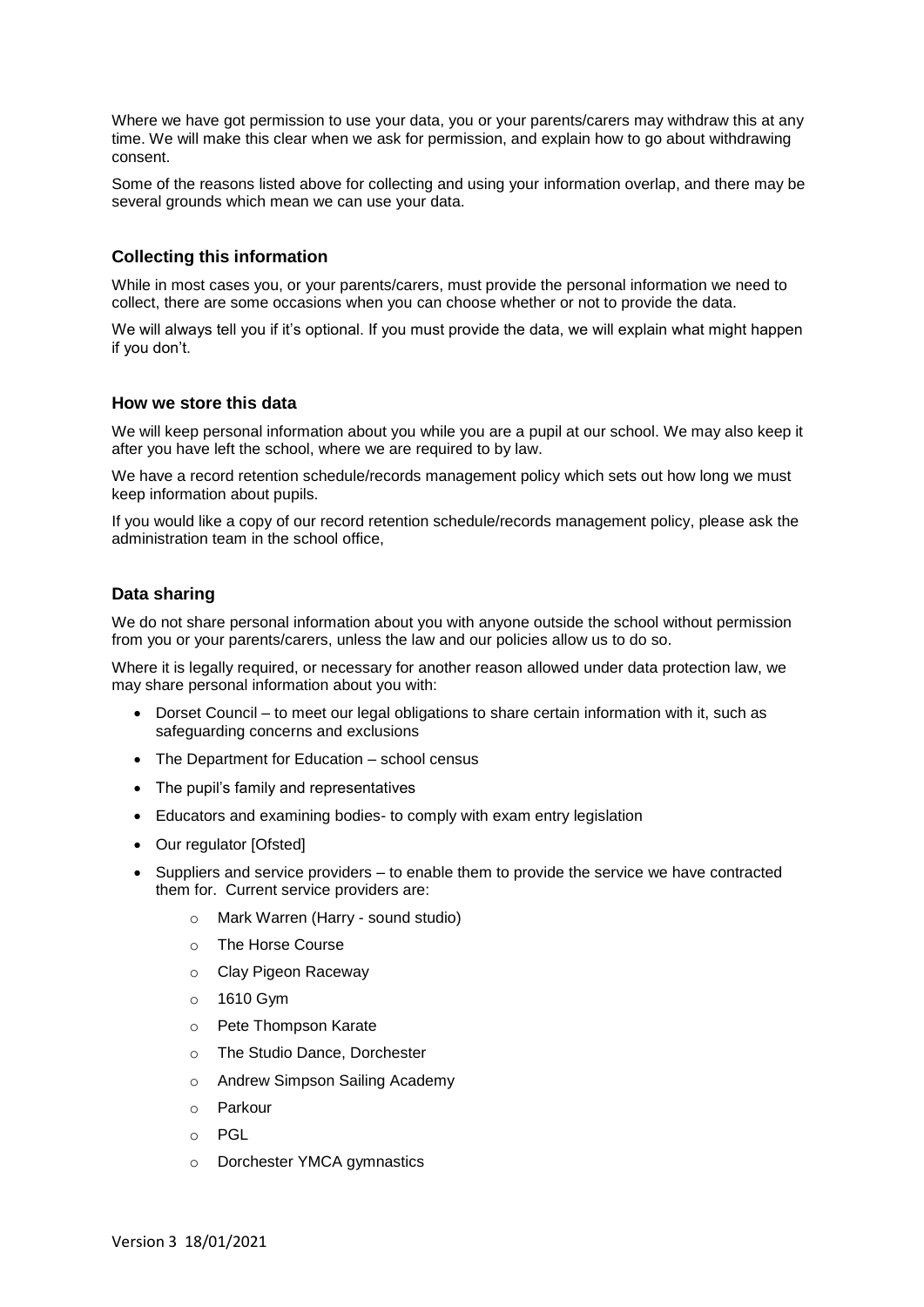- o South Somerset 14-19 Partnership (work experience co-ordinators)
- o Ansbury (for careers guidance)
- o Weymouth College
- o Yeovil College
- o Bournemouth and Poole College
- o Kingston Maurward College
- o Purbeck Youth &Community Foundation
- o SWRAC
- o P&D taxis
- o Weyline Taxis
- o Dorset Transfers
- o Kings Cabs
- o One team logic
- o Capita (SIMS data base)
- o Teachers to Parents (Texting service)
- o Thomas Hardye School (IT support services)
- o Thrive Software
- o Provision Map
- o Doddle (teaching resources software)
- o Google Drive
- o Microsoft Office 365
- Central and local government
- Our auditors
- Health authorities eg, CAMHS, the school nurse
- Health and social welfare organisations
- Professional advisers and consultants
- Charities and voluntary organisations eg, the Horse Course, REACH/Shadows
- Police forces, courts, tribunals
- Youth Offending Service
- Professional bodies
- Dorset Fire and Rescue Service (SPARCS training)
- Dorset music service

## **National Pupil Database**

We are required to provide information about you to the Department for Education (a government department) as part of data collections such as the school census.

Some of this information is then stored in the [National Pupil Database,](https://www.gov.uk/government/publications/national-pupil-database-user-guide-and-supporting-information) which is managed by the Department for Education and provides evidence on how schools are performing. This, in turn, supports research.

The database is held electronically so it can easily be turned into statistics. The information it holds is collected securely from schools, local authorities, exam boards and others.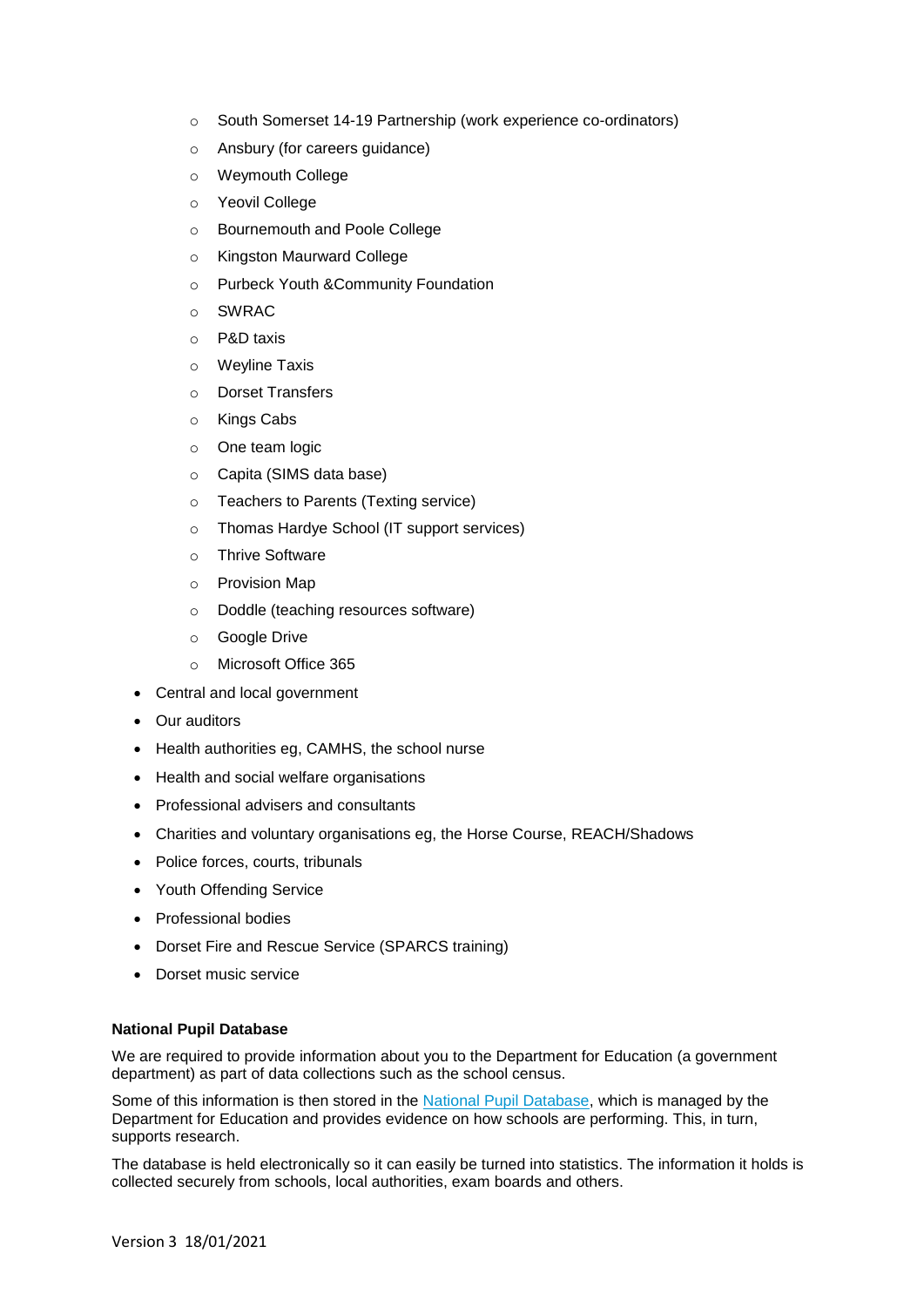The Department for Education may share information from the database with other organisations which promote children's education or wellbeing in England. These organisations must agree to strict terms and conditions about how they will use your data.

You can find more information about this on the Department for Education's webpage on [how it](https://www.gov.uk/data-protection-how-we-collect-and-share-research-data)  [collects and shares research data.](https://www.gov.uk/data-protection-how-we-collect-and-share-research-data)

You can also [contact the Department for Education](https://www.gov.uk/contact-dfe) if you have any questions about the database.

#### **Youth support services**

Once you reach the age of 13, we are legally required to pass on certain information about you to Dorset County Council, as it has legal responsibilities regarding the education or training of 13-19 year-olds.

This information enables it to provide youth support services, post-16 education and training services, and careers advisers.

Your parents/carers, or you once you're 16, can contact our data protection officer to ask us to only pass your name, address and date of birth to Dorset Council.

#### **Transferring data internationally**

Where we share data with an organisation that is based outside the European Economic Area, we will protect your data by following data protection law.

### **Your rights**

#### **How to access personal information we hold about you**

You can find out if we hold any personal information about you, and how we use it, by making a **'subject access request'**, as long as we judge that you can properly understand your rights and what they mean.

If we do hold information about you, we will:

- Give you a description of it
- Tell you why we are holding and using it, and how long we will keep it for
- Explain where we got it from, if not from you or your parents
- Tell you who it has been, or will be, shared with
- Let you know if we are using your data to make any automated decisions (decisions being taken by a computer or machine, rather than by a person)
- Give you a copy of the information

You may also ask us to send your personal information to another organisation electronically in certain circumstances.

If you want to make a request please contact our data protection officer.

#### **Your other rights over your data**

You have other rights over how your personal data is used and kept safe, including the right to:

- Say that you don't want it to be used if this would cause, or is causing, harm or distress
- Stop it being used to send you marketing materials
- Say that you don't want it used to make automated decisions (decisions made by a computer or machine, rather than by a person)
- Have it corrected, deleted or destroyed if it is wrong, or restrict our use of it
- Claim compensation if the data protection rules are broken and this harms you in some way